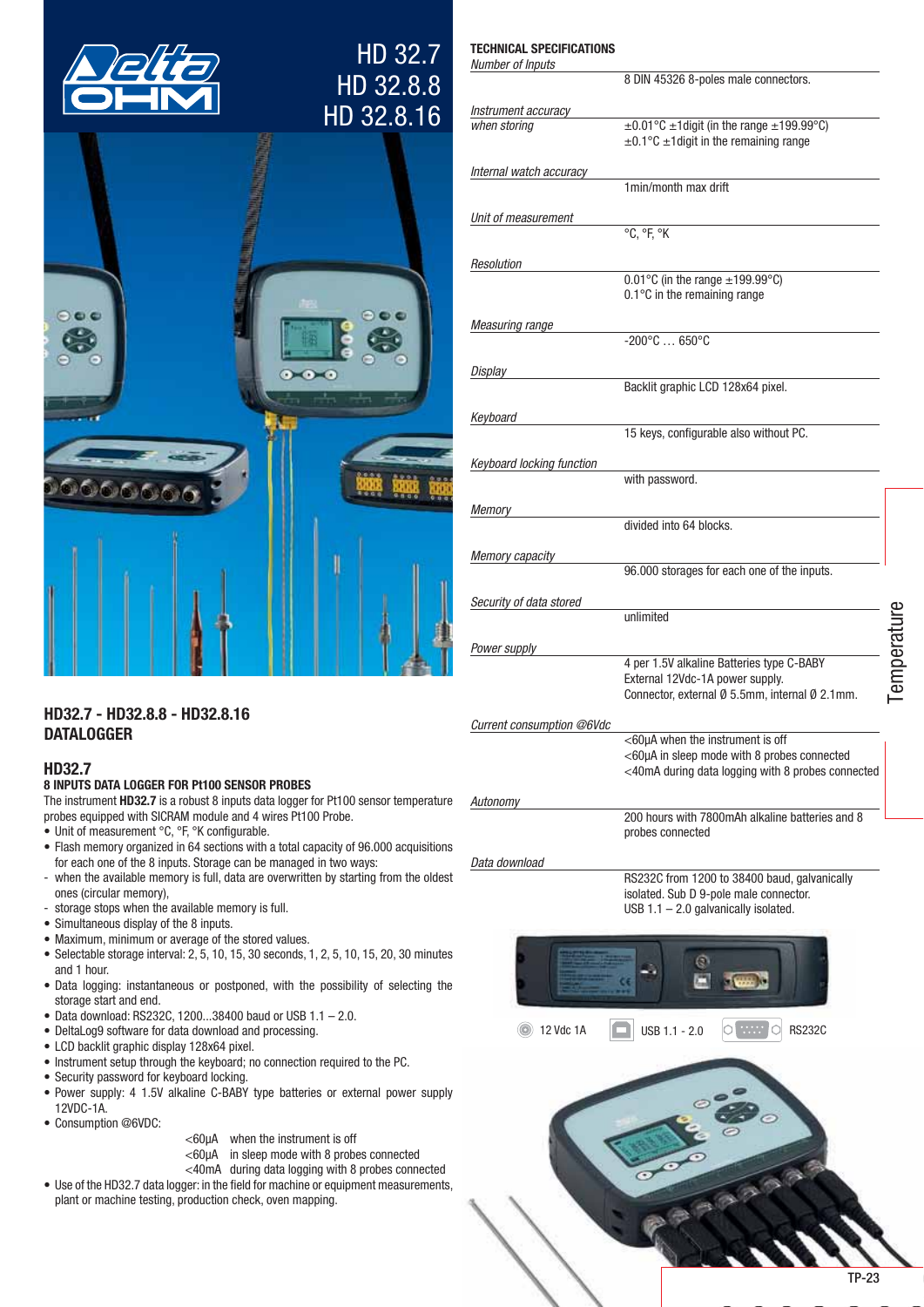| Operating conditions      |                           |
|---------------------------|---------------------------|
| Operating temperature     | $-550^{\circ}C$           |
| Storage temperature       | -25 … 65°C                |
| Working relative humidity | 0  90% RH no condensation |
| Protection degree         | IP64                      |

| Instrument                |                                  |
|---------------------------|----------------------------------|
| <b>Dimensions</b>         |                                  |
| (Length x Width x Height) | 220x180x50 mm                    |
| Weight                    | 1100 g (complete with batteries) |
| <b>Materials</b>          | ABS, polycarbonate and aluminium |
|                           |                                  |

Probes

**all Delta Ohm Pt100 probes equipped with SICRAM module belonging to the series TP47..., TP49...., TP87 and 4 wires Pt100 sensor probes can be connected. Please see pages TP-7 to TP-9.** Probes of different form can be supplied upon request.

#### **ORDERING CODES**

- **HD32.7:** Instrument **Data logger** with **8 inputs** for temperature Pt100 sensor probes equipped with SICRAM module and 4 wires Pt100 probes. The kit consists of instrument HD32.7, 4 per 1.5Vdc alkaline C-Baby type Batteries, instruction manual, software DeltaLog9 and support and carrying strap. **Probes, tripod, carrying case and cables have to be ordered separately.**
- **DeltaLog9:** Further copy of the software for download and management of data by PC for Windows operating systems.

## **Probes for HD32.7**

All temperature Pt100 probes equipped with SICRAM module and 4 wires Pt100 sensor probes can be connected to the instrument. **Probes of different form can be supplied upon request.**

#### **Accessories for HD32.7**

- **9CPRS232:** Connection cable with Sub D 9-pole female connectors for RS232C (null modem)
- **CP22:** Connection cable USB 2.0 connector type A connector type B.
- **BAG32.2:** Carrying case for the HD32.7 instrument and accessories.

**HD32CS:** Support and carrying strap

**SWD10:** 100-240VAC/12VDC-1A stabilized mains power supply

**VTRAP32:** Tripod complete with 6-input head and 5 probe holders code HD3218K **HD3218K:** Shaft for another probe

# **HD32.8.8**

#### **8 INPUTS DATA LOGGER FOR THERMOCOUPLES**

### **HD32.8.16**

#### **16 INPUTS DATA LOGGER FOR THERMOCOUPLES**

- Instruments **HD32.8.8** and **HD32.8.16** are two robust data loggers with 8 inputs the first, 16 inputs the second, for K, J, T, N, R, S, B and E type thermocouple with miniature connector temperature probes.
- Unit of measurement °C, °F, °K configurable.
- Flash memory organized in 64 sections with a total capacity of 800,000 acquisitions to be divided among all the present inputs. Storage can be managed in two ways: - when the available memory is full, data are overwritten by starting from the oldest ones (circular memory),
- storage stops when the available memory is full
- Simultaneous display of 4 inputs.
- Maximum, minimum or average of the stored values.
- $\bullet$  Selectable storage interval: 2, 5, 10, 15, 30 seconds, 1, 2, 5, 10, 15, 20, 30 minutes and 1 hour.
- Data logging: instantaneous or postponed, with the possibility of selecting the storage start and end.
- $\bullet$  Data download: RS232C, 1200...38400 baud or USB 1.1 2.0.
- DeltaLog9 software for data download and processing.
- LCD backlit graphic display 128x64 pixel.
- Instrument setup through the keyboard; no connection required to the PC.
- Security password for keyboard locking.
- Power supply: 4 1.5V alkaline C-BABY type batteries, or external power supply 12VDC-1A or by means of the USB port of the PC.
- Consumption  $@6VDC: <60\mu A$  when the instrument is off
	- <60μA in sleep mode with all the probes connected
- <40mA during data logging with all the probes connected • Use of data loggers HD32.8.8 and HD32.8.16: in field for measurement campaigns on complex systems with many measurement points, testing facilities, in pharmaceutical and food sectors, ovens mapping, air conditioning centrals etc.

#### **TECHNICAL SPECIFICATIONS** Number of inputs

Connection

8 for HD32.8.8 16 for HD32.8.16

Miniature female socket for thermocouple

|       | Measuring range and accuracy of the instrument       |
|-------|------------------------------------------------------|
| Tc: K | $-200+1370^{\circ}C / \pm 0.1^{\circ}C$ up to 600 °C |
|       | $\pm 0.2$ °C over 600°C                              |
| Tc: J | $-100+750$ °C / $\pm 0.1$ °C up to 400°C             |
|       | $\pm 0.2$ °C over 400°C                              |
| Tc: T | $-200+400\degree$ C / $\pm 0.1\degree$ C             |
| Tc: N | $-200+1300^{\circ}C / \pm 0.1^{\circ}C$ up to 600 °C |
|       | $\pm 0.2$ °C over 600°C                              |
| Tc: R | $+200+1480$ °C / $\pm 0.3$ °C                        |
| Tc: S | $+200+1480$ °C / $\pm 0.3$ °C                        |
| Tc: B | $+200+1800$ °C / $\pm 0.4$ °C                        |
| Tc: E | $-200+750$ °C / $\pm 0.1$ °C up to 300°C             |
|       | $\pm 0.2$ °C over 300°C                              |

#### *Accuracy is referred to the instrument only; error due to the thermocouple or to the cold junction reference sensor is not included.*

| Resolution                 |                                                 |
|----------------------------|-------------------------------------------------|
|                            | 0.05°C in the range $\pm$ 199.95°C              |
|                            | 0.1°C in the remaining range                    |
| Drift in temperature @20°C |                                                 |
|                            | $0.02\%$ /°C                                    |
| Drift after 1 year         |                                                 |
|                            | $0.1^{\circ}$ C/year                            |
| Internal watch accuracy    |                                                 |
|                            | 1min/month max drift                            |
| Unit of measurement        |                                                 |
|                            | $^{\circ}$ C. $^{\circ}$ F. $^{\circ}$ K        |
| Display                    |                                                 |
|                            | LCD backlit graphic display 128x64 pixel.       |
| Keyboard                   |                                                 |
|                            | 15 keys: the instruments can be configured also |

15 keys; the instruments can be configured also without a PC.



HD 32.8.16



HD 32.8.8